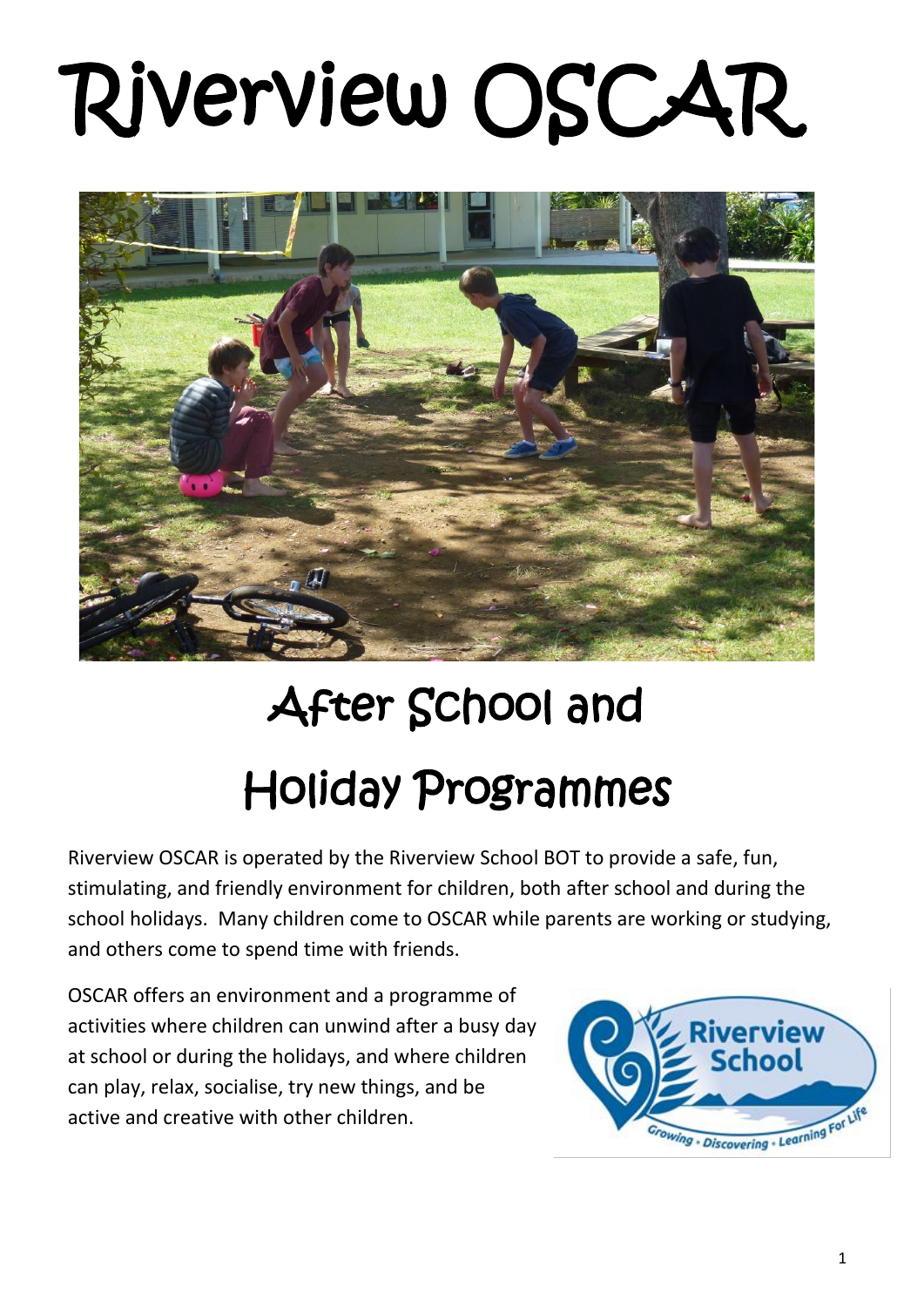### **What happens at OSCAR?**

OSCAR caters for children with a wide range of ages and interests so the programme is flexible to respond to current interests. There is usually a mix of child-initiated and adult-initiated activities during any afternoon.

Children are encouraged to make choices, just as they would be at home, about how to spend their leisure time. There is access to a range of equipment and materials which they are free to use in their own play, supported, extended, and encouraged by staff. New activities are introduced regularly.

- 
- Sports gear, scooters, skipping ropes Art activities
- 
- Hot glue gun construction Lego and blocks
- 
- Swimming and water slide **Baking**
- Board games Colouring in
- 
- Occasional DVDs
- Lots of support to experiment and explore
- Outside play **•** School playgrounds
	-
- Crafts and Carpentry  **Toys, cars, dolls, figurines** 
	-
- Playdough and clay  **Dress ups, huts, and imaginary play** 
	-
	-
- Group games Messy and water play

We encourage friendship, self-management, tolerance, and respect for each other and property. We use Riverview School's HEARTWISE values as well. There are routines to help children be independent and responsible.

### **Holiday Programmes**

A programme of activities and outings is available, offering a mixture of organised activities and many

opportunities to play, selecting from freely accessible equipment, sports gear, toys, materials, and heaps of friends.

Holiday programme information and enrolment forms are available from OSCAR and the Riverview School office and website.

*We appreciate all feedback. Please talk to programme staff about any concerns or questions you have.*

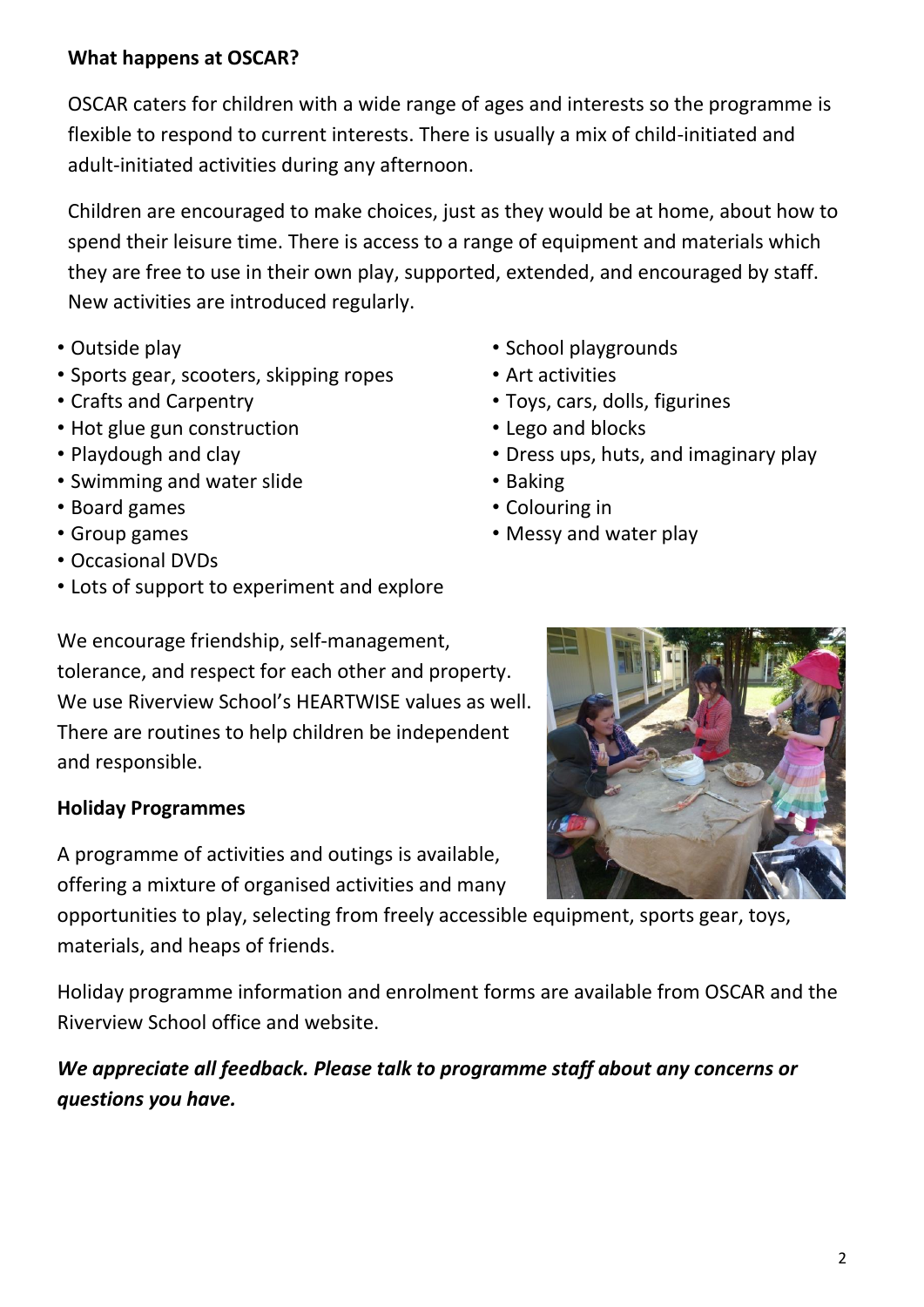### **Where, When, Who, and How**

OSCAR is based in the Riverview School Hall and grounds and uses other school facilities; it is staffed by experienced adults and younger staff, including high school students. There are always at least two staff and a ratio of 1:10.

We know how important feeling safe and secure is to you and your child so we make a real effort to get to know every child.

### *After School Programme 2.55 pm - 5.30 pm \$20 per day*

The after school programme is available to Riverview School students and families. Children come straight to OSCAR at the end of the day and can be collected any time before 5.30 pm.

### *Holiday programme 8.00 am – 5.30 pm \$50 per day/\$60 on trip days*

The Holiday Programme is open to primary school children in years  $0 - 6$  from all local schools. Children can be dropped off, at a time that suits you after 8.00 am. Be aware of the leaving time for OSCAR trips away during the holidays. Our trip days are usually Wednesday & Friday.

### **Enrolment**

Children must be enrolled before they come to OSCAR, to ensure that we have all the information we need to care for your child or to contact you, as we don't have access to the school office after hours. Please keep us up to date with any changes to your contact details.

Enrolment forms are available directly from OSCAR, from the school office, or at [www.riverview.school.nz/oscar](http://www.riverview.school.nz/oscar.html)

### **Fees**

Invoices will be issued weekly, and immediately after holiday programmes, allowing time for Work and Income subsidies to be received. Prompt payment is appreciated. Invoices can be emailed, so please provide your email address on the enrolment form. Some families choose to set up regular automatic payments. No show fees are charged when people fail to cancel booked sessions, without at least 24 hours prior notification. This is \$10 for After School Programme and \$25/\$30 on trip days during the Holiday Programme